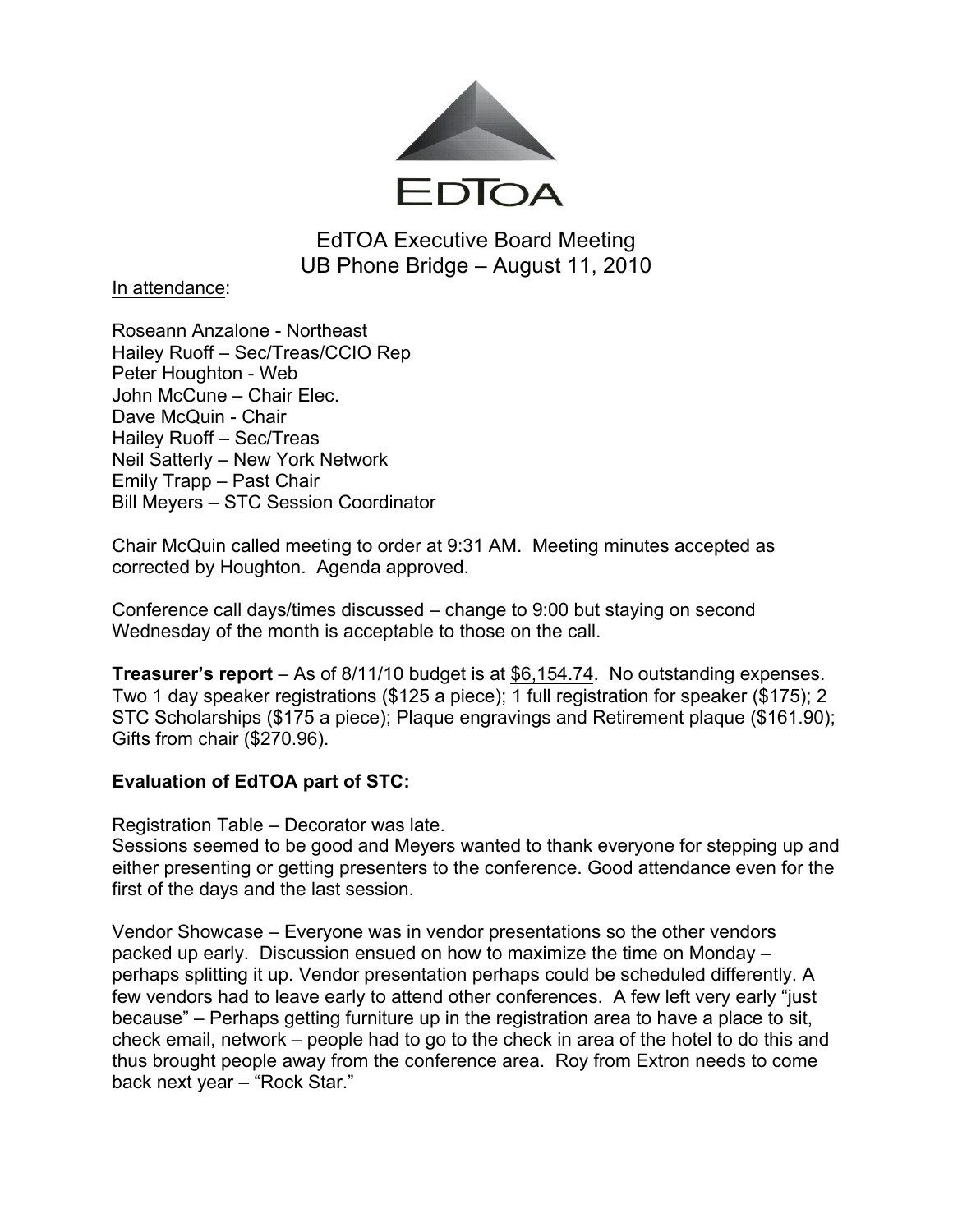## **Face to Face EB meeting time and place:**

Discussion ensued on having face to face at SBE vs. CCUMC. While CCUMC is bigger and a National organization they have been less accommodating that SBE has. We were hoping for reduced registration costs from CCUMC and they had forgotten about the discussion.

Chair McQuin moved to have EB meeting at SBE. Chair elect McCune asked for a meeting at CCUMC to discus that conference and what, possibly, could be incorporated into STC. "Steal Ideas"  $\odot$  Get together at CCUMC TBD by those attending.

### **Discuss CCUMC grants:**

Supplemental registration for CSEA folks discussed and the connection to the UUP grant that was denied by UUP. STC is our primary source of funding and discussion ensued on where our priorities should be – our current instability is causing concern.

Dollar amounts discussed; registrations costs for CCUMC; UUP vs. CSEA travel grants and optional funding sources. Email will be drafted by Chair McQuin to send out information on the CCUMC conference.

### **Special Interest Groups:**

Chair elect McCune wants to start forming some groups that would discuss specific topics and current interests. (Course capture) McCune will contact Binghamton to see if a listserv can be created and if not then perhaps Fredonia could host it. STC session is warranted (or at least tables at lunch, special meeting times). McCune will persue.

#### **Outreach:**

Mentioned that Chancellor went to all 64 campuses; perhaps the grand puba could do it. Ruoff was asked if she can get conference attendee list. General survey should be sent out to see what our people want. Perhaps charging Regional Reps to

Motion to adjourn Meyers; McCune seconded. Chair McQuin closed meeting @ 10:45 am.

Respectfully submitted:

Hailey M. Ruoff **Secretary** 

PLEASE CHECK THIS LIST AND NOTIFY SECRETARY OF ANY UPDATES:

Current Representation:

Western: Frank Mancini, Beth Felledorf